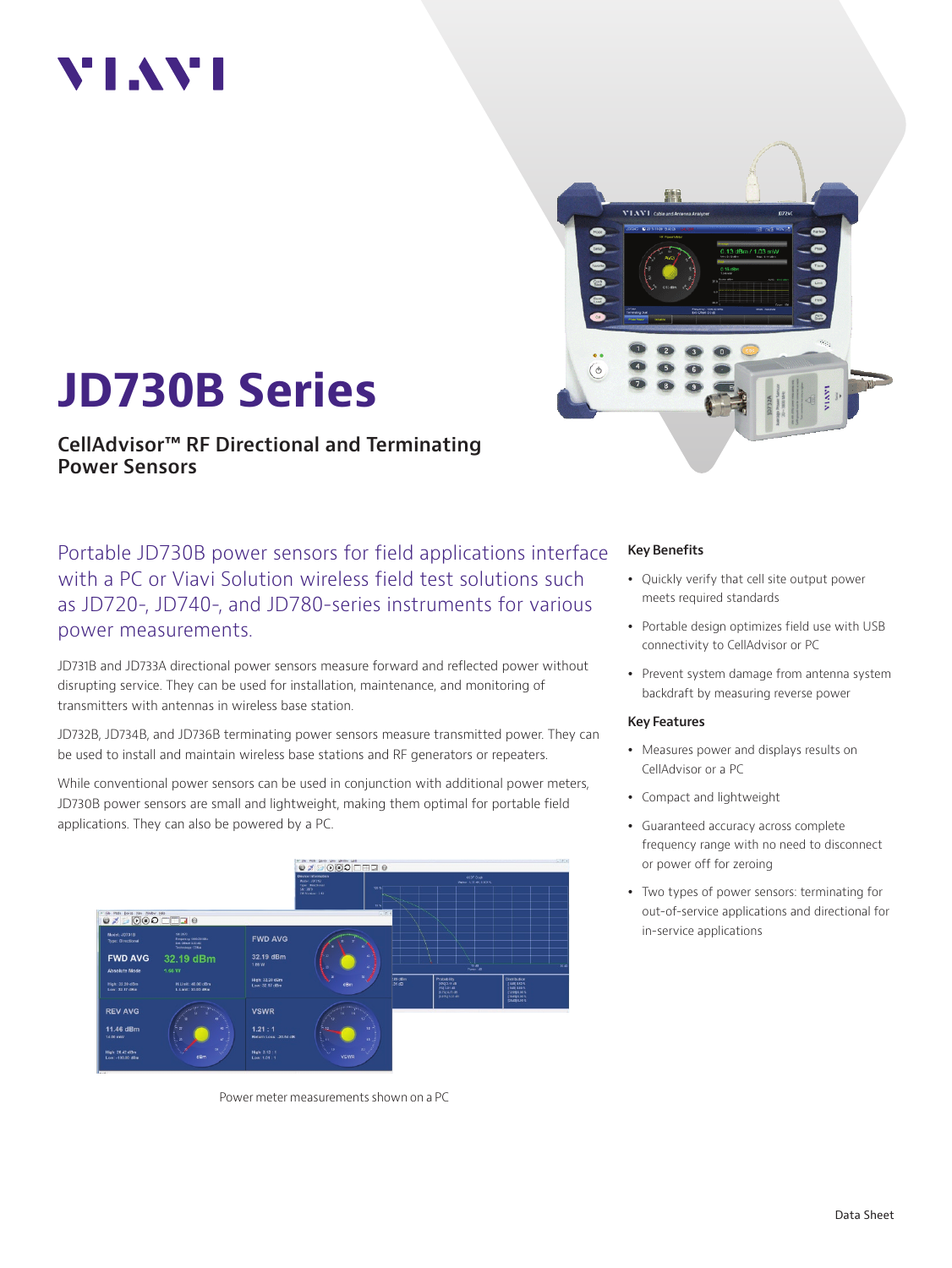### **JD731B/JD733A Directional Power Sensors**

Directional power sensors can be connected between the transmitter and the load and adhere to power metrics without disturbing service, making them ideal for wireless base station in-field monitoring and maintenance.

## H **INPUT**  $\alpha$ **JD731B VIAVI**  $\Box$  $\bullet \bullet$   $\circ$

JD731B/JD733A directional power sensor

### **JD732B/JD734B/JD736B Terminating Power Sensors**

Terminating power sensors measure true RMS and/or peak power in a terminating mode where the power sensor absorbs all power. This capability is typical for out-of-service applications such as those in engineering, laboratory, and manufacturing as well as installation and maintenance.





JD732B/JD734B/JD736B terminating power sensor

|                 | <b>Directional Type</b> |                    | <b>Terminating Type</b> |                   |                   |
|-----------------|-------------------------|--------------------|-------------------------|-------------------|-------------------|
| <b>Function</b> | <b>JD731B</b>           | <b>JD733A</b>      | <b>JD732B</b>           | <b>JD734B</b>     | <b>JD736B</b>     |
| Frequency range | 300 MHz to 3.8 GHz      | 150 MHz to 3.5 GHz | 20 MHz to 3.8 GHz       | 20 MHz to 3.8 GHz | 20 MHz to 3.8 GHz |
| Measurement     |                         |                    |                         |                   |                   |
| Average power   |                         |                    |                         |                   |                   |
| Peak power      |                         |                    |                         |                   |                   |
| Pulse power     |                         |                    |                         |                   |                   |
| <b>CCDF</b>     |                         |                    |                         |                   |                   |
| <b>VSWR</b>     |                         |                    |                         |                   |                   |

Compatible with PC and CellAdvisor





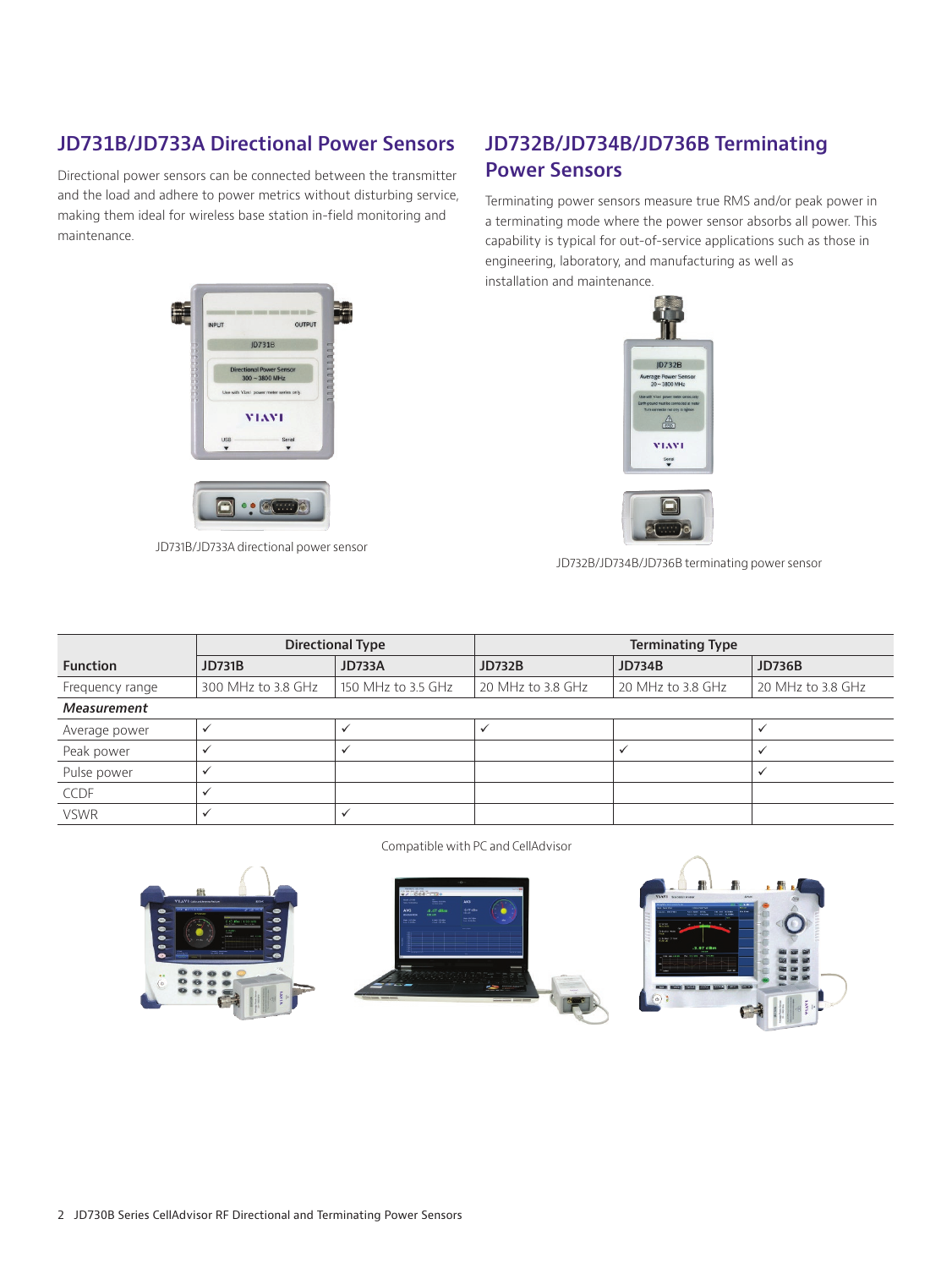## **Specifications**

| <b>Terminating Power Sensors</b> | <b>JD732B</b>                       | <b>JD734B</b>                                                                                                                                                         | <b>JD736B</b>                                 |  |  |
|----------------------------------|-------------------------------------|-----------------------------------------------------------------------------------------------------------------------------------------------------------------------|-----------------------------------------------|--|--|
| Sensor type                      | Average                             | Peak                                                                                                                                                                  | Average, peak, and pulse                      |  |  |
| Frequency range                  | 20 MHz to 3.8 GHz                   |                                                                                                                                                                       |                                               |  |  |
| Power range                      | $-30$ to $+20$ dBm (1 µW to 100 mW) |                                                                                                                                                                       |                                               |  |  |
| Measurement uncertainty          | $\pm 7\%$ of reading <sup>1,2</sup> |                                                                                                                                                                       |                                               |  |  |
| Burst width accuracy             | N.A                                 | N.A                                                                                                                                                                   | $\pm (2 + 0.2/D^{*})$ %                       |  |  |
| Pulse power burst width          | N.A                                 | N.A                                                                                                                                                                   | 2.5 us to 75 ms                               |  |  |
| Duty cycle<br>N.A                |                                     | N.A                                                                                                                                                                   | 0.001 to 1                                    |  |  |
| Weight                           | 0.3 <sub>k</sub>                    |                                                                                                                                                                       |                                               |  |  |
| Size (WxHxD)                     |                                     | $64 \times 96 \times 38$ mm (2.52 $\times$ 3.78 $\times$ 1.50 in)                                                                                                     |                                               |  |  |
| RF connector                     | Type-N (m)                          |                                                                                                                                                                       |                                               |  |  |
| <b>Directional Power Sensors</b> |                                     | <b>JD731B</b>                                                                                                                                                         | <b>JD733A</b>                                 |  |  |
| Sensor type                      |                                     | Average, peak, pulse, CCDF, VSWR                                                                                                                                      | Average, peak, VSWR                           |  |  |
| Frequency range                  |                                     | 300 MHz to 3.8 GHz                                                                                                                                                    | 150 MHz to 3.5 GHz                            |  |  |
| Return loss                      |                                     | < 2.5 GHz: 27 dB min/> 2.5 GHz: 25 dB                                                                                                                                 |                                               |  |  |
| Directivity                      |                                     | 27 dB min                                                                                                                                                             | 27 dB min                                     |  |  |
| Insertion loss                   |                                     | Below 1 GHz: < 0.05 dB, 1GHz - 3 GHz: < 0.1 dB, Up to 3.8 GHz, < 0.13 dB                                                                                              |                                               |  |  |
| AVG power                        | Power range                         | 0.15 to 150 W (21.76 to 51.76 dBm)                                                                                                                                    | 0.1 to 50 W (20 to 47 dBm)                    |  |  |
|                                  | Measurement uncertainty             | $\pm 4\%$ of reading <sup>1,2</sup>                                                                                                                                   | $\pm$ (4% of reading +0.05 W) <sup>1,2</sup>  |  |  |
| Peak power                       | Power range                         | 4 to 400 W (36.02 to 56.02 dBm)                                                                                                                                       | 0.1 to 50 W (20 to 47 dBm)                    |  |  |
|                                  | Measurement uncertainty             | $\pm$ (7% of reading +0.05 W) <sup>1,2</sup> at<br>pulse width $> 10$ µs<br>$\pm$ (15% of reading + 0,05 W) <sup>1,2</sup> at<br>$1 \mu s$ < pulse width < 10 $\mu s$ | $\pm$ (4% of reading + 0.05 W) <sup>1,2</sup> |  |  |
| Pulse power                      | Power range                         | 4 to 400 W (36.02 to 56.02 dBm)                                                                                                                                       | N/A                                           |  |  |
|                                  | Measurement uncertainty             | $\pm$ (4% of reading +0.05 W) <sup>1,2</sup>                                                                                                                          | N/A                                           |  |  |
|                                  | Burst width accuracy                | $\pm (2 + 0.2/D^{*})$ %                                                                                                                                               | N/A                                           |  |  |
|                                  | Pulse power burst width             | 2.5 $\mu$ s to 75 ms                                                                                                                                                  | N/A                                           |  |  |
| Interface                        |                                     | 1 serial interface, 1 USB interface                                                                                                                                   |                                               |  |  |
| Operation temperature            |                                     | 0 to 50°C (32 to 122°F)                                                                                                                                               | 0 to 50°C (32 to 122°F)                       |  |  |
| Storage temperature              |                                     | $-20$ to $70^{\circ}$ C ( $-4$ to $158^{\circ}$ F)                                                                                                                    | $-20$ to 70°C ( $-4$ to 158°F)                |  |  |
| Weight                           |                                     | 0.5 kg (11.37 lb)                                                                                                                                                     |                                               |  |  |
| Size (W×H×D)                     |                                     | $98 \times 118.7 \times 33.2$ mm $(3.86 \times 4.67 \times 1.31)$ in                                                                                                  |                                               |  |  |
| RF connector                     |                                     | Type-N (f)                                                                                                                                                            |                                               |  |  |

1. Specification is provided at a temperature of  $25^{\circ}$ C  $\pm 10^{\circ}$ C.

2. CW condition.